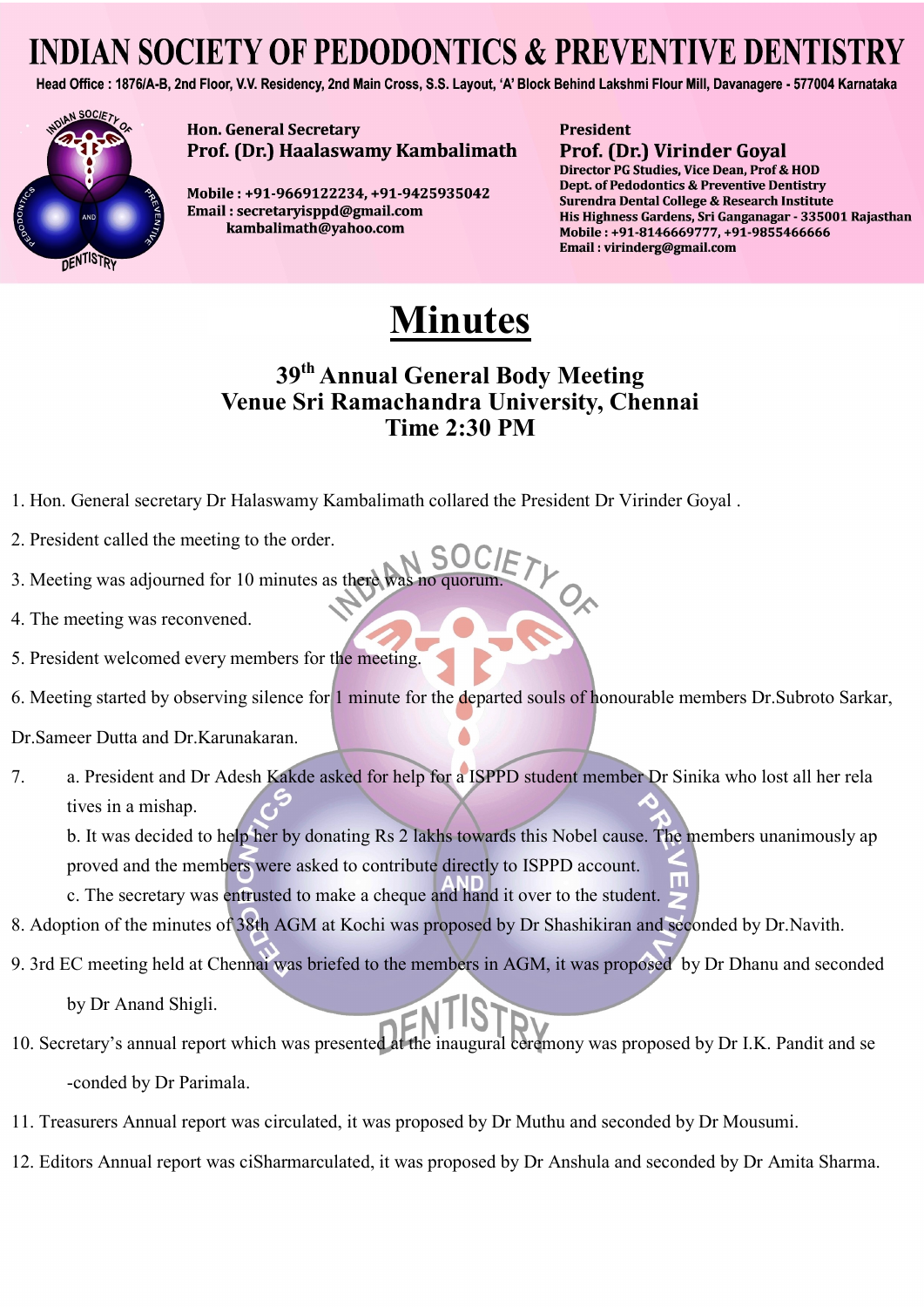Head Office: 1876/A-B, 2nd Floor, V.V. Residency, 2nd Main Cross, S.S. Layout, 'A' Block Behind Lakshmi Flour Mill, Davanagere - 577004 Karnataka



**Hon. General Secretary** Prof. (Dr.) Haalaswamy Kambalimath

Mobile: +91-9669122234, +91-9425935042 Email: secretaryisppd@gmail.com kambalimath@yahoo.com

#### **President Prof. (Dr.) Virinder Goyal**

Director PG Studies, Vice Dean, Prof & HOD Dept. of Pedodontics & Preventive Dentistry Surendra Dental College & Research Institute His Highness Gardens, Sri Ganganagar - 335001 Rajasthan Mobile: +91-8146669777, +91-9855466666 Email: virinderg@gmail.com

13. Regarding Constitutional reforms:

a. A proposal put forward by the committee was received by the Secretary which was handed over to Dr. Narendra Chandraneee chairman of the committee.

b. He was requested to hold discussion regarding this.

14. Regarding council for oral health:

a. No funds could be allocated for this purpose due to the pending IT issues.

b. Secretary said it will be sorted in 1 to 2 months.

c. Dr.Chandranee accepted to wait for the fund allocation.

d. Secretary asked him to prepare a budget for this programme.

15. IT issue:

a. President explained about the suggestions put forward by chartered accountant at Chandigarh, who is working on the current IT issues.

b. The proposal of CA was to have only 2 accounts in the name of ISPPD

c. A running account in the name of head office including the ISPPD journal account with a day book entry.

d. Current account for conferences and conventions run by H.O. After the conference the balance money to be transferred to the main account.

e. ISPPD has applied for GST and a temporary number is available.

f. Secretary wanted to inform the floor, in the process of applying for GST and Income tax paper work, his personal Identification cards were used for ISPPD conferences and conventions. In the event of any problem arises, he had the apprehension that he will not be the sole person responsible. So he wanted the ISPPD H.O to bear the expenses in an event of any problem. It was approved in the AGM.

g. President elect Dr. Srinivas Namineni suggested to summon all the previous conference organisers for the past 5 years to get the detailed accounting of their events and to get the IT issues sorted out at the earliest.

16. Future Conventions: Ec deferred the decision to award proposals put by Dr.sharath and Dr.Nikhil for PG convention in 2020 as it was too early to award.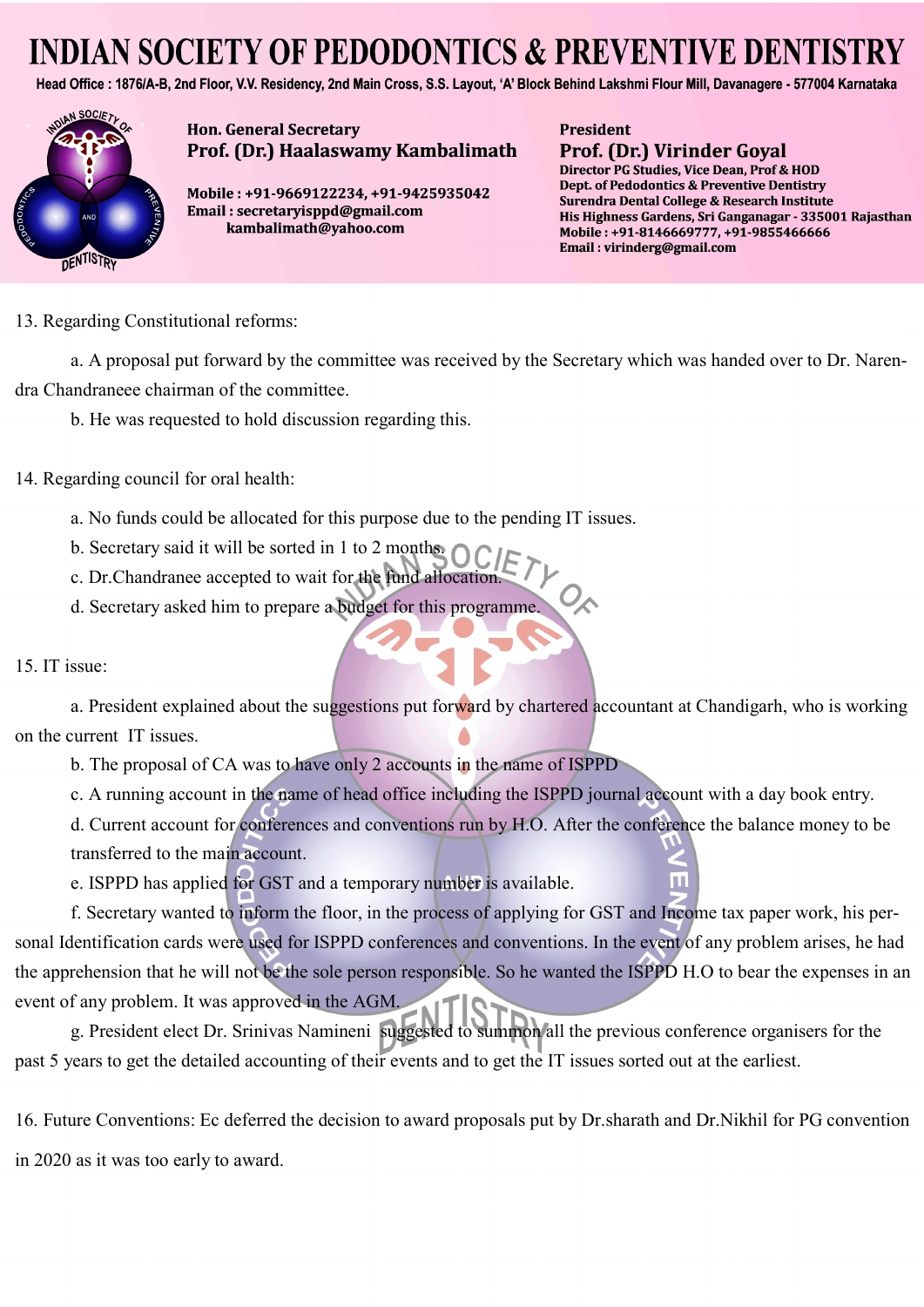Head Office: 1876/A-B, 2nd Floor, V.V. Residency, 2nd Main Cross, S.S. Layout, 'A' Block Behind Lakshmi Flour Mill, Davanagere - 577004 Karnataka



**Hon. General Secretary** Prof. (Dr.) Haalaswamy Kambalimath

Mobile: +91-9669122234, +91-9425935042 Email: secretaryisppd@gmail.com kambalimath@yahoo.com

**President Prof. (Dr.) Virinder Goyal** 

Director PG Studies, Vice Dean, Prof & HOD Dept. of Pedodontics & Preventive Dentistry Surendra Dental College & Research Institute His Highness Gardens, Sri Ganganagar - 335001 Rajasthan Mobile: +91-8146669777, +91-9855466666 Email: virinderg@gmail.com

17. Membership Approvals:

a. General secretary Dr Halaswamy Kambalimath announced the addition of 135 new life members to ISPPD

b. He thanked the conference organisers for strictly following the membership requirement for conference attendance.

c. All the memberships were approved.

18. Conference and Convention Registration fee:

a. Secretary read the email regarding the complaints received regarding the high registration charges in conference and convention.

b. It was proposed by EC to cut down the expenses and bring down the tariff for registration.

c. A proposal was also put by members to take initiative in the 2020 national conference by the H.O with minimum registration fee.

d. A committee headed by Dr.Sashikiran, Dr.Bhaavana, Dr.Ramesh.K, Dr.Anand Shigili, Dr..Balagopal verma and Dr. Muthu was formed to frame guidelines and suggestions to bring down the cost of the conferences.

19. The various awards of ISPPD were announced.

a.Young pedodontist award – Dr.Sriknth Malineni

b.The following fellows were scrutinized and awarded in the inauguration Dr..Mousami, Dr.Amita sharma AND Dr.shalini Garg.

c. Star pedodontist- Dr.Bandana Koirala, Nepal. It was informed to include Dr.Rajendra Reddy for star pedo dontist award.

d. No proposal was given by members for life time achievement award. The AGM empowered president to find any eligible LTA .

e. B.R vacher award three names were proposed and it was awarded to Dr.Shivakumar.N.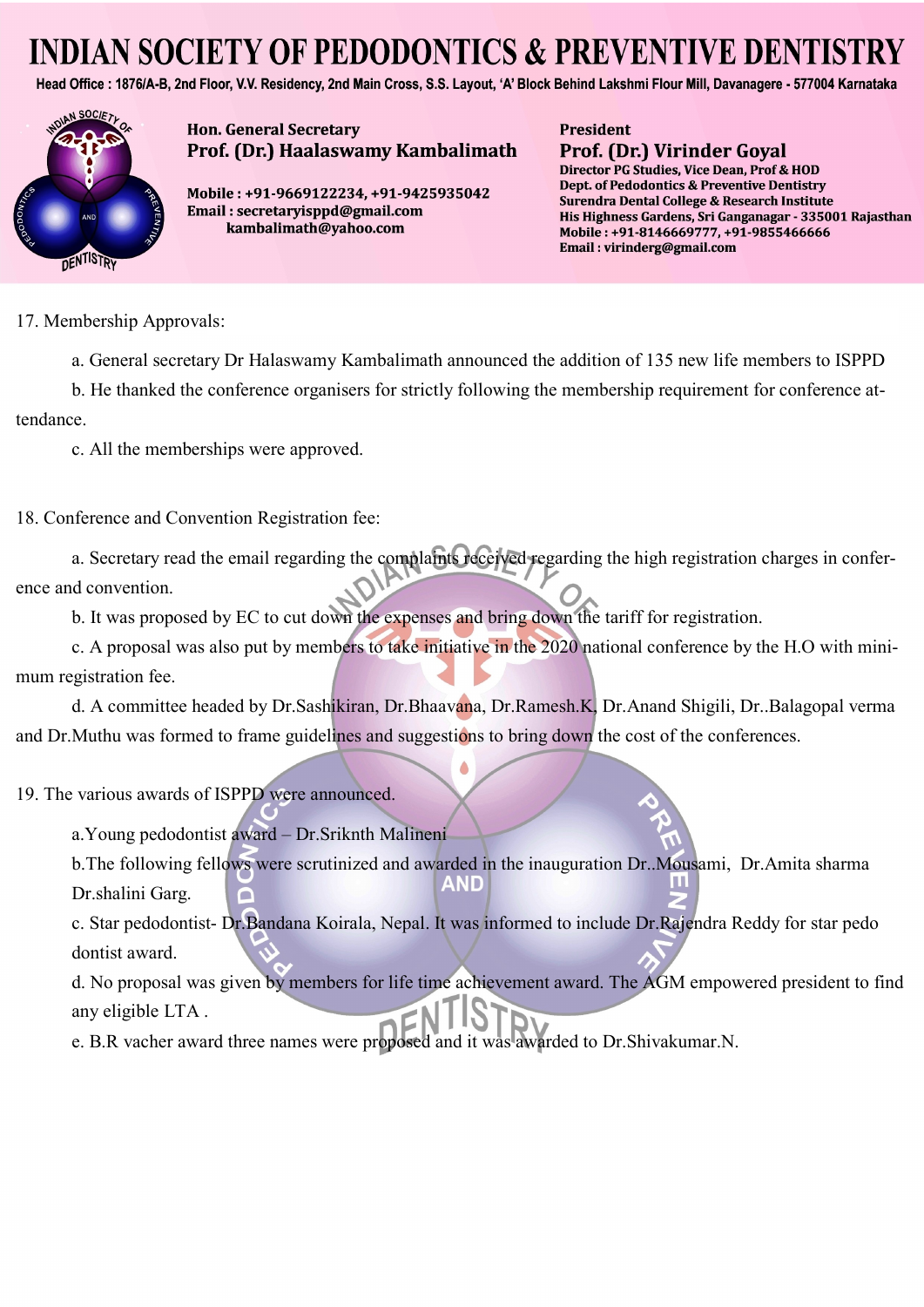Head Office: 1876/A-B, 2nd Floor, V.V. Residency, 2nd Main Cross, S.S. Layout, 'A' Block Behind Lakshmi Flour Mill, Davanagere - 577004 Karnataka



**Hon. General Secretary** Prof. (Dr.) Haalaswamy Kambalimath

Mobile: +91-9669122234, +91-9425935042 Email: secretaryisppd@gmail.com kambalimath@yahoo.com

**President Prof. (Dr.) Virinder Goyal** 

Director PG Studies, Vice Dean, Prof & HOD Dept. of Pedodontics & Preventive Dentistry Surendra Dental College & Research Institute His Highness Gardens, Sri Ganganagar - 335001 Rajasthan Mobile: +91-8146669777, +91-9855466666 Email: virinderg@gmail.com

20. Concision to senior Members:

a. A letter sent to secretary by Dash suggested to invite all senior members for conferences and Dr.adesh proposed to give concession for the senior members who have crossed age of 65.

b. After deliberation, it was decided to waive of 50% of the registration charges for life time achievement awardees, which will be borne by the H.O.AGM unanimously approved this.

21. President and secretary informed the EC about the inclusion of ISPPD to other international associations.

a. PDA Asia which was represented by them in Singapore and it was approved by the board and all members of ISPPD have automatically become member of PDA. This will be officially announced after the binneal conference in 2018 to be held in Beijing.

b. Extended support and participated in first conferences of Association with Nepal Pediatric dental association and Association of Pediatric dentists in UAE.

22. Dr.Amitha Hedge's proposal for change in curriculum, the suggestions were noted and forwarded to the academic committee.

23. A letter from Navit proposed to go green by sending all communications by email, as many letters are returning from members address.

a.After updating email id it was decided to send communications by email and on website from 2019 onwards. It was unanimously approved in the AGM.

24. Dr. Nandlal proposed to have ISPPD online programme and digital posters. It was proposed to discuss and obtain more details from him and add to the website.

25. The 2018 convention organizing chairman Dr.Bhavana and Conference organizing chairman Dr.Baliga updated their preparations.